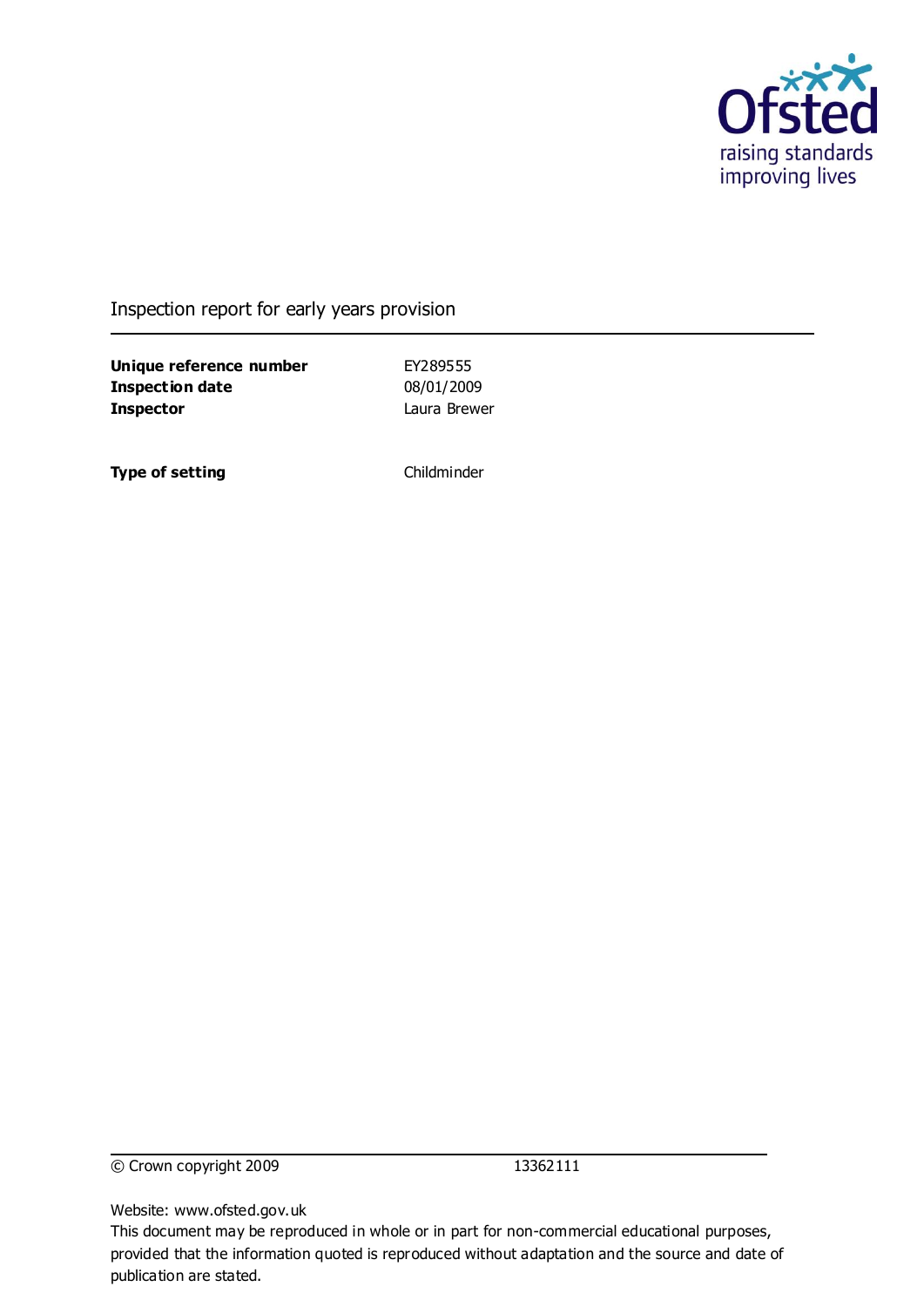## **Introduction**

This inspection was carried out by Ofsted under Sections 49 and 50 of the Childcare Act 2006 on the quality and standards of the registered early years provision. 'Early years provision' refers to provision regulated by Ofsted for children from birth to 31 August following their fifth birthday (the early years age group). The registered person must ensure that this provision complies with the statutory framework for children's learning, development and welfare, known as the *Early* Years Foundation Stage.

The report includes information on any complaints about the childcare provision which Ofsted has received since the last inspection or registration whichever is the later, which require Ofsted or the provider to take action in Annex C.

The provider must provide a copy of this report to all parents with children at the setting where reasonably practicable. The provider must provide a copy of the report to any other person who asks for one, but may charge a fee for this service (The Childcare (Inspection) Regulations 2008 regulations 9 and 10).

The setting also makes provision for children older than the early years age group which is registered on the voluntary and/or compulsory part(s) of the Childcare Register. This report does not include an evaluation of that provision, but a comment about compliance with the requirements of the Childcare Register is included in Annex B.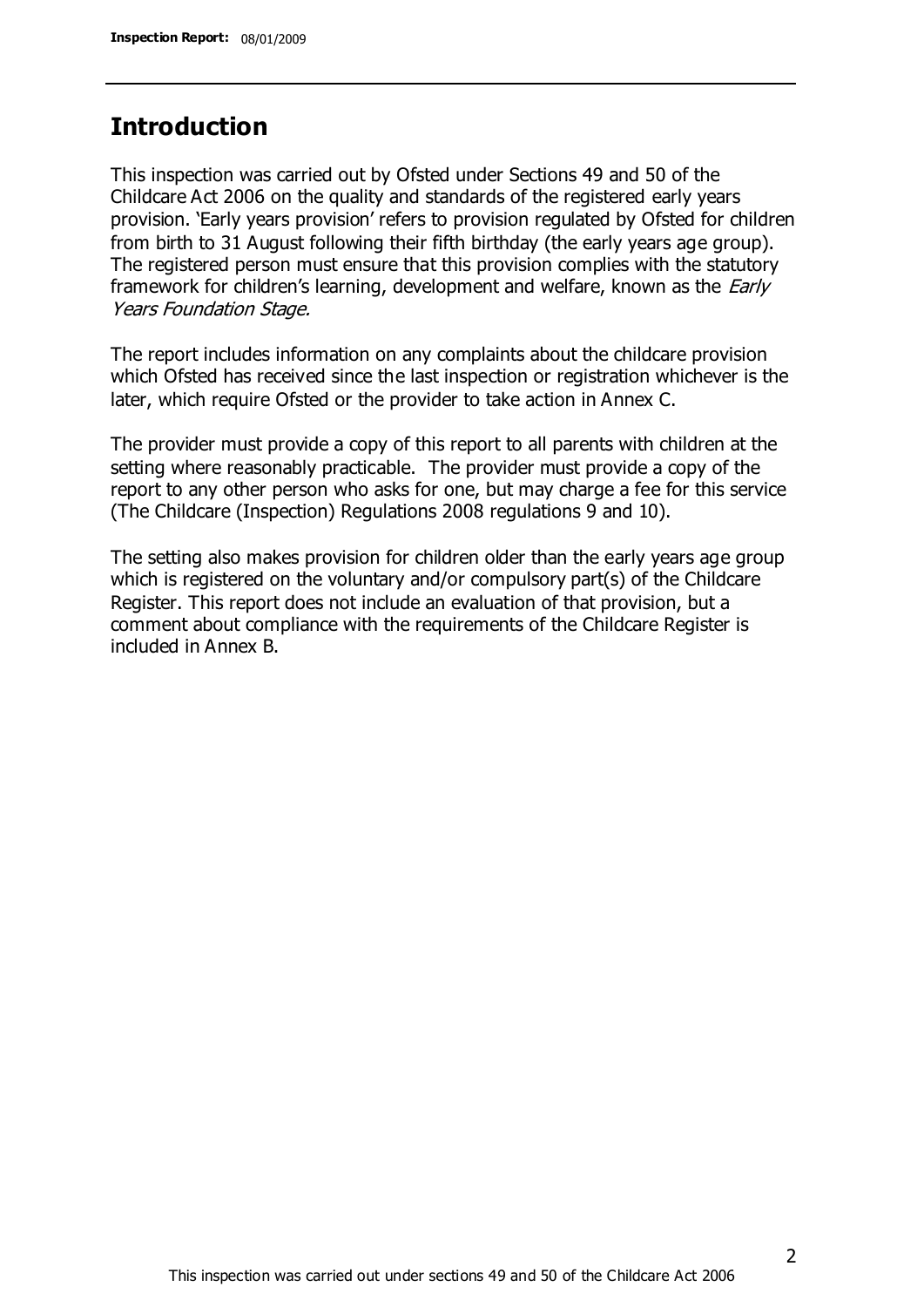# **Description of the childminding**

The childminder has been registered since 2004. She lives with her husband and three children aged 13, 11 and seven years. The property is a house, situated in a residential area in Beckenham, close to local shops, schools and transport services.

The whole of the house is available for minding purposes, except the main bedroom. The living room, dining room and conservatory are used as the main play areas. Toilet facilities are provided upstairs. There is an enclosed garden for physical play opportunities. The family have two dogs.

The childminder is registered on the Early Years Register and the compulsory and voluntary parts of the Childcare Register. She is registered to care for five children under eight years old. Currently the childminder cares for children in the early years age group. All children attend on a part-time basis.

The childminder is a member of the National Childminding Association and holds a current first aid qualification.

# **Overall effectiveness of the early years provision**

The childminder effectively promotes all aspects of children's learning, development and welfare. Her clear knowledge of the children's individual needs ensures that they have a good range of learning opportunities and they are safe and secure in her care. There is a close working partnership with parents, which enhances the care provided for the children. An inclusive service is offered, which enables each child to be valued as an individual. Regular self-evaluation by the childminder ensures that the service is responsive to the needs of children and their parents, and that any areas for improvement are quickly identified and acted upon.

# **What steps need to be taken to improve provision further?**

To further improve the early years provision the registered person should:

continue to develop the assessment systems to include children's initial starting points on entry to the provision.

# **The leadership and management of the early years provision**

The childminder maintains a high standard of documentation and ensures that records, policies and procedures are comprehensive, up to date and regularly reviewed. She makes very good use of local training opportunities to continually develop her knowledge and skills. For instance, courses undertaken have included: training on implementing the Early Years Foundation Stage, policies and portfolios, equal opportunities and observation, assessment and planning.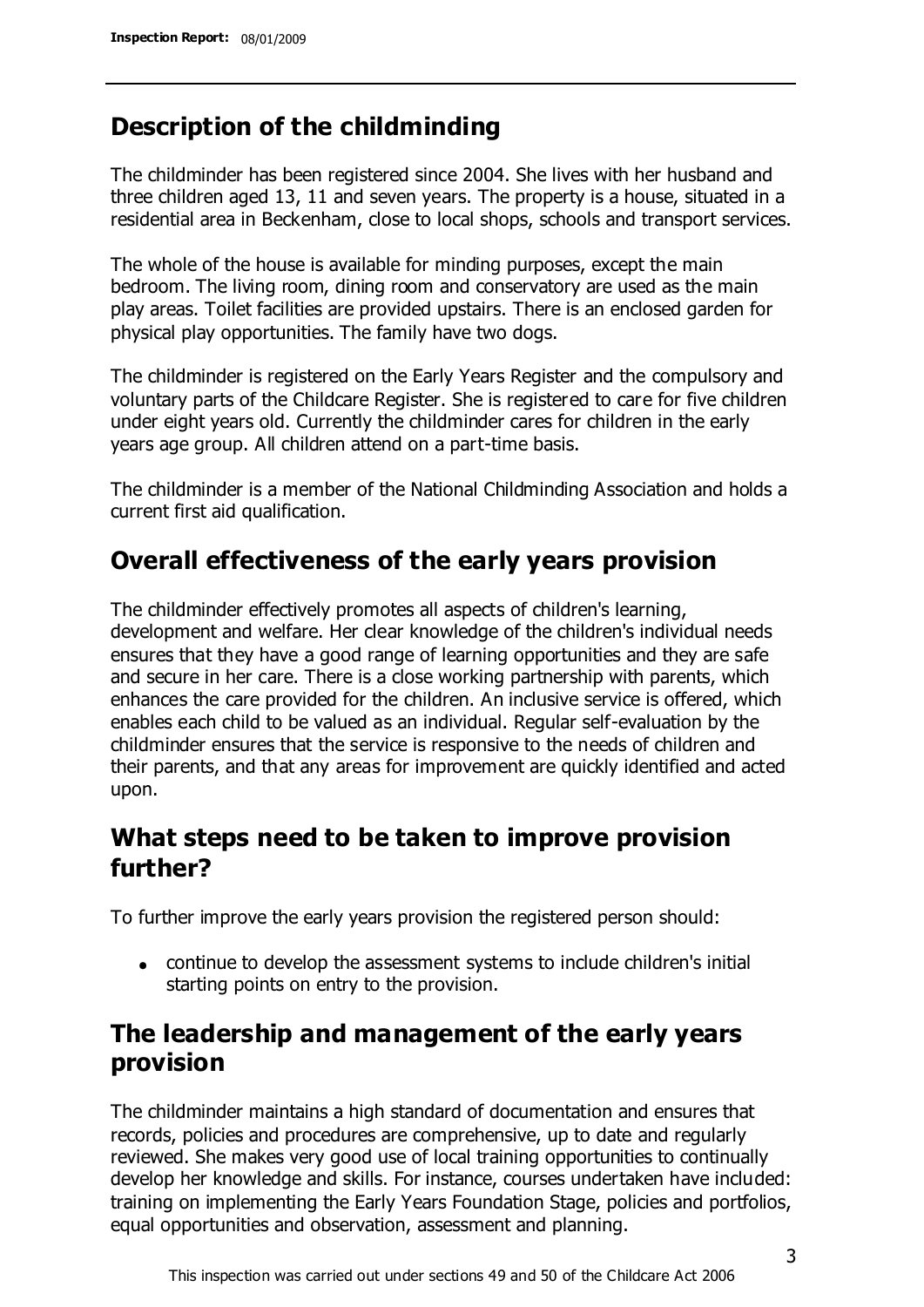The childminder's self-assessment takes into account the views of parents and is very effective in identifying strengths and weaknesses. She is strongly committed to further development of the service she provides. She ensures she is up to date with changes so that all requirements are consistently met to a high standard. Partnerships with parents are well established and ensure each child's individual needs are taken into account. There is a good two-way flow of information, knowledge and expertise between parents and the childminder, which ensures children experience consistent care and parents are very well informed.

## **The quality and standards of the early years provision**

Children's care and welfare is enhanced by the childminder's good practice and strong commitment to keeping them safe, promoting their good health and ensuring they make good progress in their learning. Children are safe and well cared for at the childminder's home. They grow in confidence and independence as they move freely and safely around the home due to very effective safety precautions and the childminder's diligence. They have excellent opportunities to learn about safety issues. For example, they have completed a road safety project where they made road signs and explored road safety issues in the garden using the resources they had created. Children's health and well-being is given high priority. They learn about food that is good for them as they share fruit for a snack and have discussions about healthy eating issues. Children respond well to the childminder's clear guidance and reassurance and their behaviour is good as a result.

The childminder knows the children she looks after very well and they are happy and settled in her care. She supports children's learning effectively and they enjoy a wide range of interesting and stimulating indoor and outdoor activities and experiences that help them make good progress in their development. Children enjoy a variety of outings on a regular basis. They socialise with other children at toddler groups and have opportunities to enjoy the fresh air and be physical as they regularly visit a range of parks and farms. At the childminder's home they help themselves to a wide range of play materials that the childminder ensures are suitable for their age, interests and stage of development. They have access to a good range of creative materials to enable them to develop their self-expressions as they explore a range of creative media. The childminder talks to children as they play and encourages their thought processes through good questioning techniques. Children solve simple problems as they work out which pieces of a train track fit together and the childminder ensures she plays with the children at their level in a supportive way. Children's language is promoted as the childminder reinforces key words and helps them to understand new ideas and concepts.

The childminder makes regular observations and takes photos of children's achievements in order to monitor their progress. These are used to assist her with the activity planning to support children's next steps for learning. During the admission stage, the childminder gains information from parents about children's individual needs and routines. However, information gained about their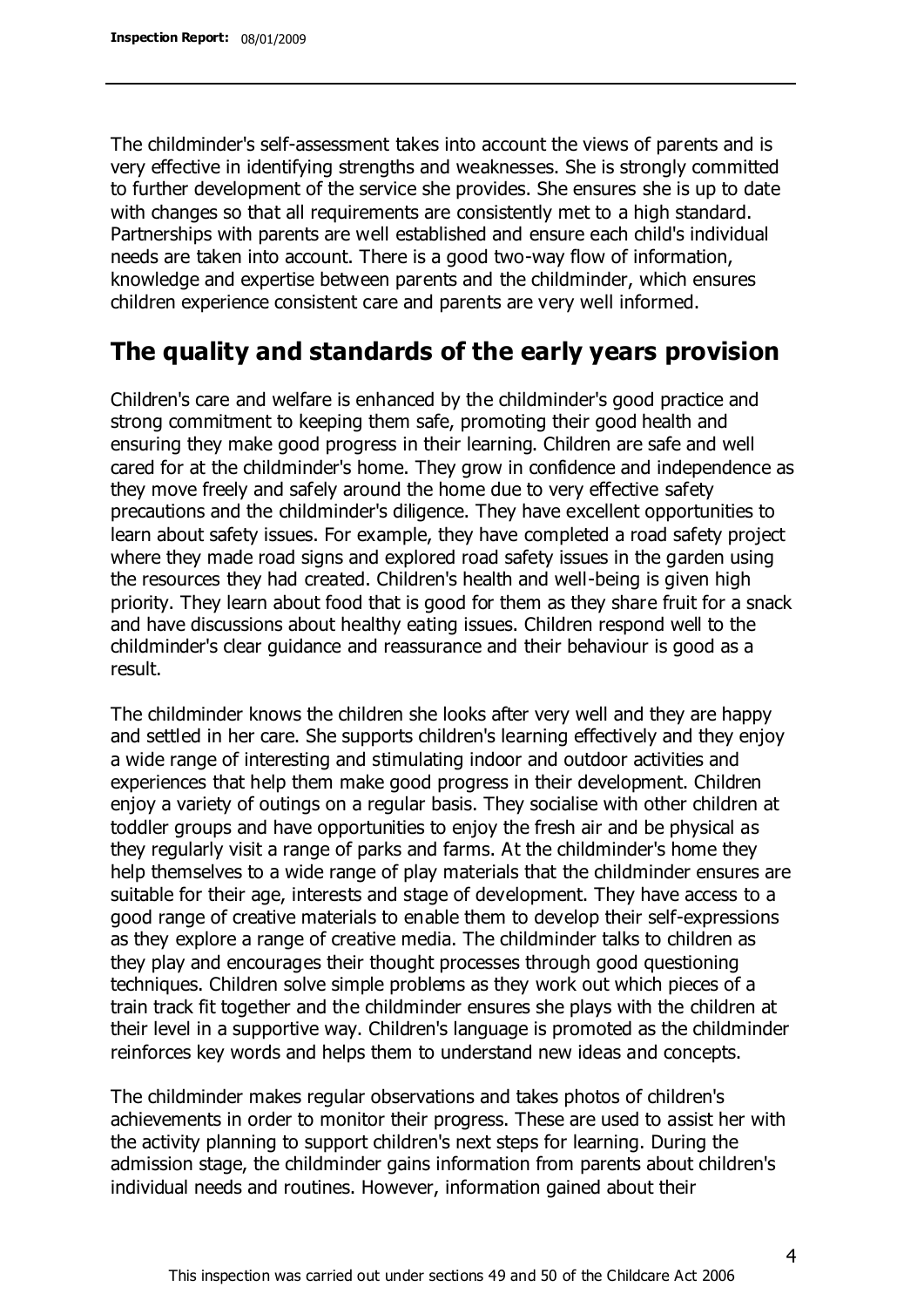developmental stages is limited to demonstrate their starting points on entry to the provision.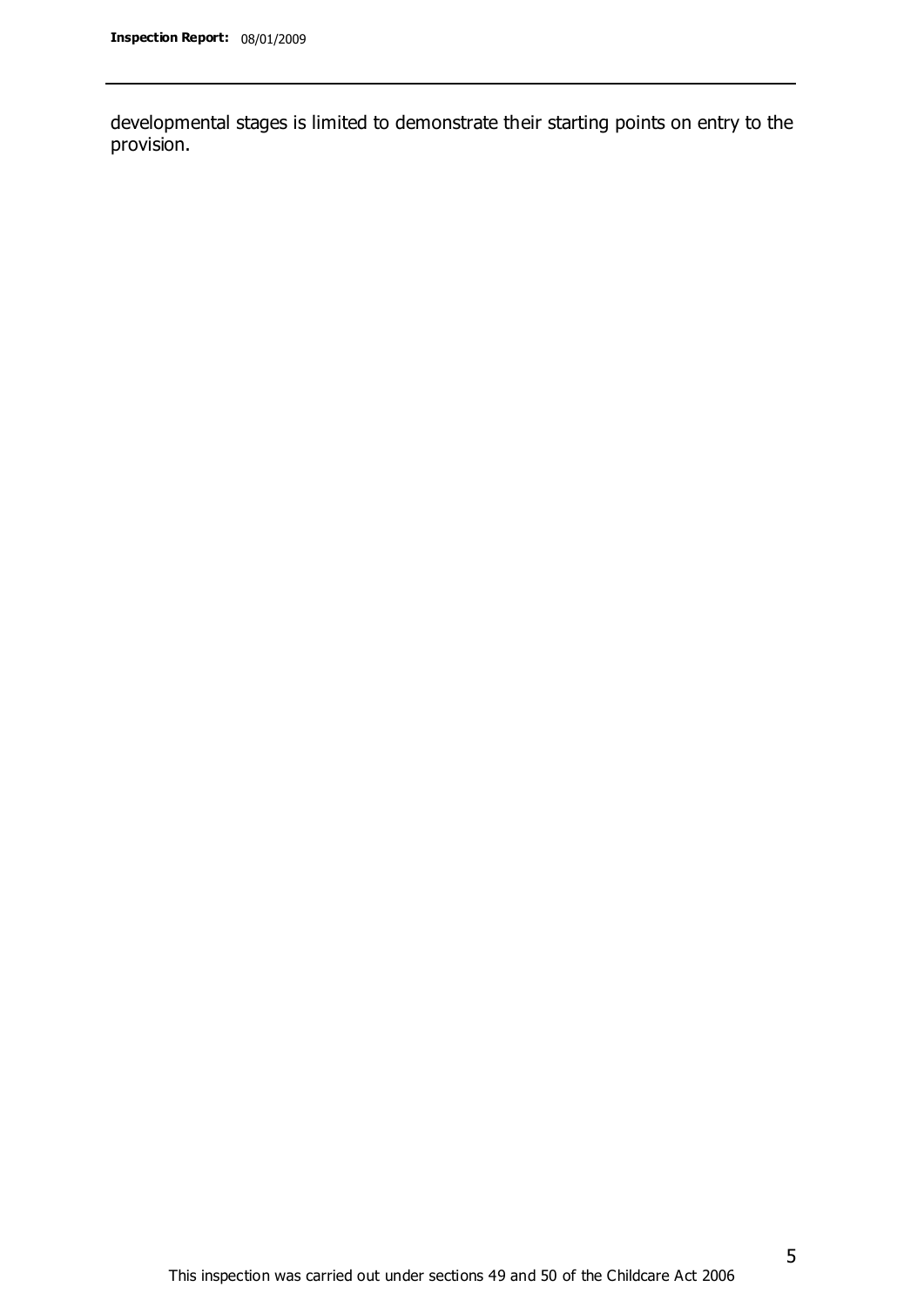# **Annex A: record of inspection judgements**

#### **The key inspection judgements and what they mean**

Grade 1 is Outstanding: this aspect of the provision is of exceptionally high quality Grade 2 is Good: this aspect of the provision is strong Grade 3 is Satisfactory: this aspect of the provision is sound Grade 4 is Inadequate: this aspect of the provision is not good enough

### **Overall effectiveness**

| How effective is the provision in meeting the needs<br>of children in the Early Years Foundation Stage? |  |
|---------------------------------------------------------------------------------------------------------|--|
| How well does the provision promote inclusive practice?                                                 |  |
| The capacity of the provision to maintain continuous                                                    |  |
| improvement.                                                                                            |  |

### **Leadership and management**

| How effectively is provision in the Early Years               |  |
|---------------------------------------------------------------|--|
| <b>Foundation Stage led and managed?</b>                      |  |
| How effective is the setting's self-evaluation, including the |  |
| steps taken to promote improvement?                           |  |
| How well does the setting work in partnership with parents    |  |
| and others?                                                   |  |
| How well are children safequarded?                            |  |

### **Quality and standards**

| How effectively are children in the Early Years<br><b>Foundation Stage helped to learn and develop?</b> |               |
|---------------------------------------------------------------------------------------------------------|---------------|
| How effectively is the welfare of children in the Early                                                 | ר             |
| <b>Years Foundation Stage promoted?</b>                                                                 |               |
| How well are children helped to stay safe?                                                              |               |
| How well are children helped to be healthy?                                                             |               |
| How well are children helped to enjoy and achieve?                                                      | 2             |
| How well are children helped to make a positive                                                         | $\mathcal{P}$ |
| contribution?                                                                                           |               |
| How well are children helped develop skills that will                                                   |               |
| contribute to their future economic well-being?                                                         |               |

Any complaints about the inspection or report should be made following the procedures set out in the guidance available from Ofsted's website: www.ofsted.gov.uk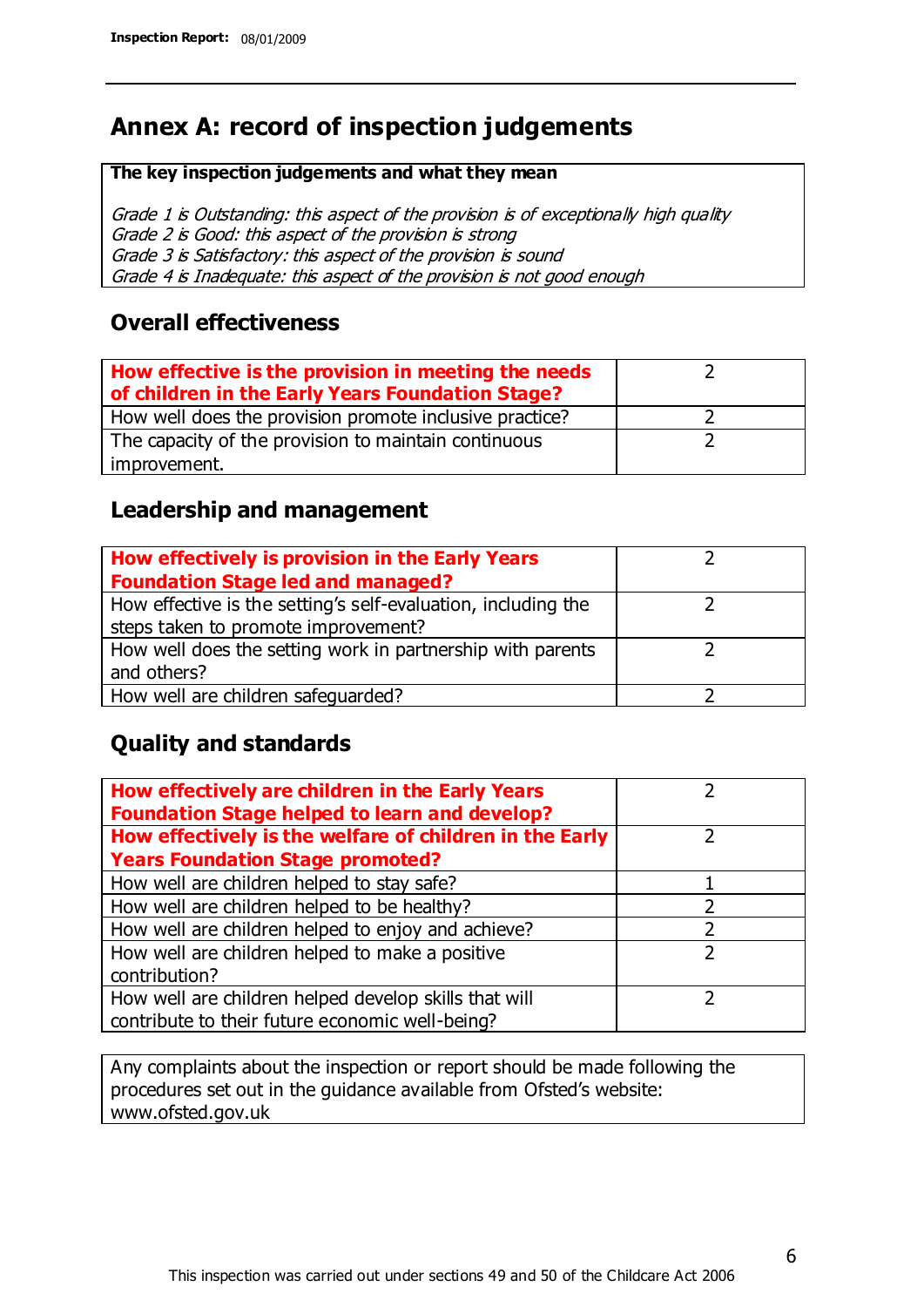# **Annex B: the Childcare Register**

| The provider confirms that the requirements of the<br>compulsory part of the Childcare Register are: | Met |
|------------------------------------------------------------------------------------------------------|-----|
| The provider confirms that the requirements of the<br>voluntary part of the Childcare Register are:  | Met |